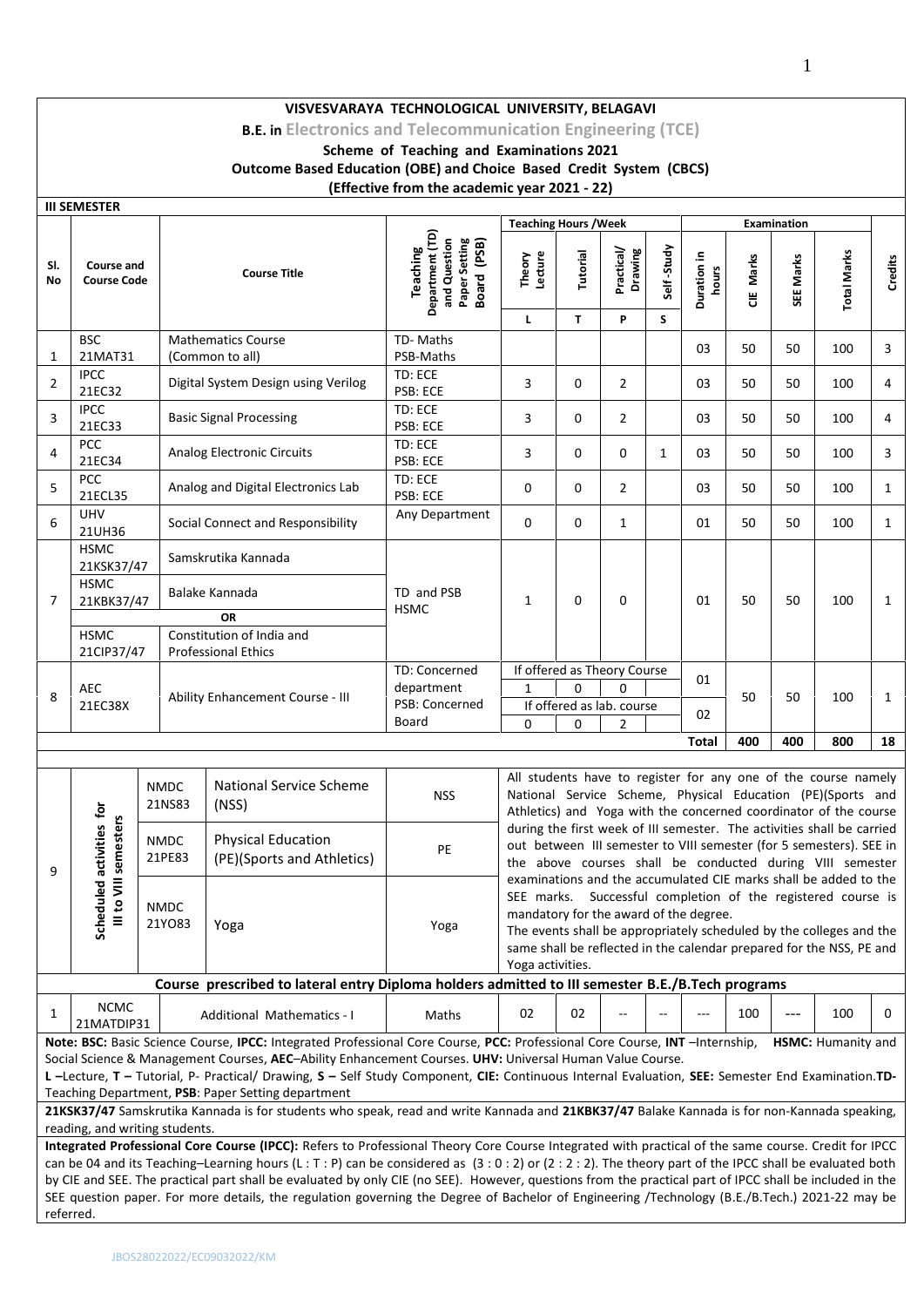**21INT49Inter/Intra Institutional Internship**: All the students admitted to engineering programs under the lateral entry category shall have to undergo a mandatory 21INT49 Inter/Intra Institutional Internship of 03 weeks during the intervening period of III and IV semesters. The internship shall be slated for CIE only and will not have SEE. The letter grade earned through CIE shall be included in the IV semester grade card. The internship shall be considered as a head of passing and shall be considered for vertical progression and for the award of degree. Those, who do not take up / complete the internship shall be declared fail and shall have to complete during subsequently after satisfying the internship requirements. The faculty coordinator or mentor shall monitor the students' internship progress and interact with them for the successful completion of the internship.

## **Non–credit mandatory courses (NCMC):**

#### **(A) Additional Mathematics I and II:**

**(1)**These courses are prescribed for III and IV semesters respectively to lateral entry Diploma holders admitted to III semester of B.E./B.Tech., programs. They shall attend the classes during the respective semesters to complete all the formalities of the course and appear for the Continuous Internal Evaluation (CIE). In case, any student fails to register for the said course/fails to secure the minimum 40 % of the prescribed CIE marks, he/she shall be deemed to have secured an F grade. In such a case, the student has to fulfill the course requirements during subsequent semester/s to earn the qualifying CIE marks. These courses are slated for CIE only and have no SEE.

**(2)** Additional Mathematics I and II shall not be considered for vertical progression as well as for the calculation of SGPA and CGPA, but completion of the courses shall be mandatory for the award of degree.

**(3)**Successful completion of the courses Additional Mathematics I and II shall be indicated as satisfactory in the grade card. Non-completion of the courses Additional Mathematics I and II shall be indicated as Unsatisfactory.

#### **(B) National Service Scheme/Physical Education (Sport and Athletics)/ Yoga:**

**(1)** Securing 40 % or more in CIE,35 % or more marks in SEE and 40 % or more in the sum total of CIE + SEE leads to successful completion of the registered course.

**(2)** In case, students fail to secure 35 % marks in SEE, they have to appear for SEE during the subsequent examinations conducted by the University.

**(3)** In case, any student fails to register for NSS, PE or Yoga/fails to secure the minimum 40 % of the prescribed CIE marks, he/she shall be deemed to have not completed the requirements of the course. In such a case, the student has to fulfill the course requirements during subsequent semester/s to earn the qualifying CIE marks.

**(4)** Successful completion of the course shall be indicated as satisfactory in the grade card. Non-completion of the course shall be indicated as Unsatisfactory.

**(5)** These courses shall not be considered for vertical progression as well as for the calculation of SGPA and CGPA, but completion of the courses shall be mandatory for the award of degree.

| <b>Ability Enhancement Course - III</b> |                                               |         |                                                              |  |  |  |  |  |  |
|-----------------------------------------|-----------------------------------------------|---------|--------------------------------------------------------------|--|--|--|--|--|--|
| 21EC381                                 | LD (Logic Design) Lab using Pspice / MultiSIM | 21EC383 | LIC (Linear Integrated Circuits) Lab using Pspice / MultiSIM |  |  |  |  |  |  |
| 21EC382                                 | AEC (Analog Electronic Circuits) Lab          | 21EC384 | LabVIEW Programming Basics                                   |  |  |  |  |  |  |
|                                         |                                               |         |                                                              |  |  |  |  |  |  |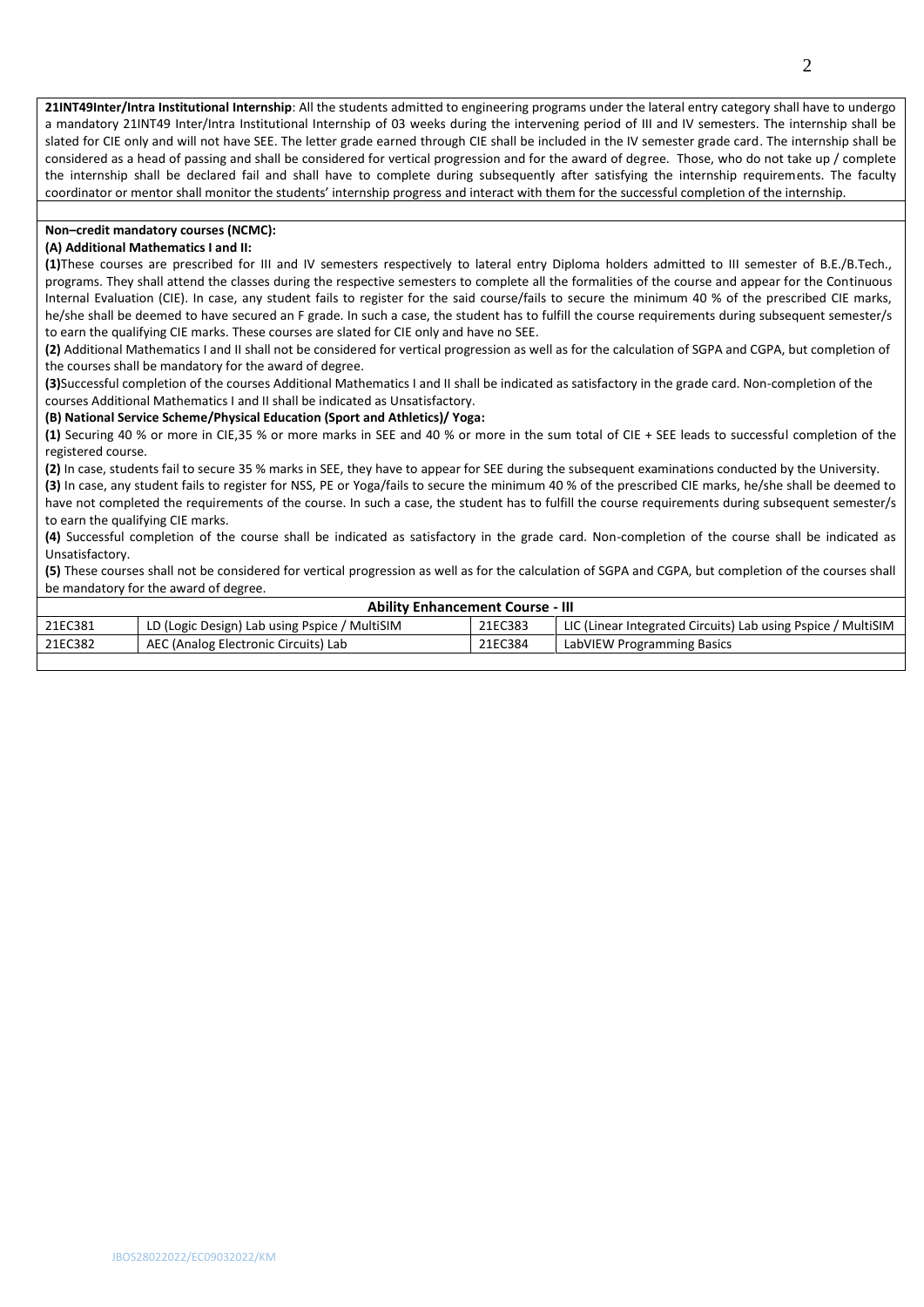**B.E. in Electronics and Telecommunication Engineering (TCE)**

**Scheme of Teaching and Examinations 2021**

**Outcome-Based Education (OBE) and Choice Based Credit System (CBCS)**

# **(Effective from the academic year 2021 - 22)**

|                | IV SEIVIESTEK                           |                                                                                                                                              |                                                                                    |                                                                                                                                                                                                                                                                   |               |                              |              |                          |           |                          |                    |                |
|----------------|-----------------------------------------|----------------------------------------------------------------------------------------------------------------------------------------------|------------------------------------------------------------------------------------|-------------------------------------------------------------------------------------------------------------------------------------------------------------------------------------------------------------------------------------------------------------------|---------------|------------------------------|--------------|--------------------------|-----------|--------------------------|--------------------|----------------|
|                |                                         |                                                                                                                                              |                                                                                    |                                                                                                                                                                                                                                                                   |               | <b>Teaching Hours / Week</b> |              | <b>Examination</b>       |           |                          |                    |                |
| SI.<br>No      | <b>Course and</b><br><b>Course Code</b> | <b>Course Title</b>                                                                                                                          | Department (TD)<br>and Question<br>Paper Setting<br>Board (PSB)<br><b>Teaching</b> | Lecture<br>Theory                                                                                                                                                                                                                                                 | Tutorial      | Practical/<br>Drawing        | Self-Study   | Duration in<br>hours     | CIE Marks | SEE Marks                | <b>Total Marks</b> | Credits        |
|                |                                         |                                                                                                                                              |                                                                                    | L                                                                                                                                                                                                                                                                 | T             | P                            | S            |                          |           |                          |                    |                |
| $\mathbf{1}$   | <b>BSC</b><br>21EC41                    | <b>Maths for Communication Engineers</b>                                                                                                     | TD, PSB-Maths                                                                      |                                                                                                                                                                                                                                                                   |               |                              |              | 03                       | 50        | 50                       | 100                | 3              |
| 2              | <b>IPCC</b><br>21EC42                   | <b>Digital Signal Processing</b>                                                                                                             | TD: ECE<br>PSB: ECE                                                                | 3                                                                                                                                                                                                                                                                 | $\Omega$      | $\overline{2}$               |              | 03                       | 50        | 50                       | 100                | 4              |
| 3              | <b>IPCC</b><br>21EC43                   | <b>Circuits &amp; Controls</b>                                                                                                               | TD: ECE<br>PSB: ECE                                                                | 3                                                                                                                                                                                                                                                                 | $\Omega$      | $\overline{2}$               |              | 03                       | 50        | 50                       | 100                | 4              |
| 4              | <b>PCC</b><br>21EC44                    | <b>Communication Theory</b>                                                                                                                  | TD: ECE<br>PSB: ECE                                                                | 3                                                                                                                                                                                                                                                                 | 0             | 0                            | $\mathbf{1}$ | 03                       | 50        | 50                       | 100                | 3              |
| 5              | <b>AEC</b><br>21BE45                    | <b>Biology For Engineers</b>                                                                                                                 | BT, CHE, PHY                                                                       | $\overline{2}$                                                                                                                                                                                                                                                    | 0             | 0                            |              | 02                       | 50        | 50                       | 100                | $\overline{2}$ |
| 6              | <b>PCC</b><br>21ECL46                   | Communication Laboratory I                                                                                                                   | TD: ECE<br>PSB: ECE                                                                | 0                                                                                                                                                                                                                                                                 | 0             | $\overline{2}$               |              | 03                       | 50        | 50                       | 100                | $\mathbf{1}$   |
|                | <b>HSMC</b><br>21KSK37/47               | Samskrutika Kannada                                                                                                                          |                                                                                    |                                                                                                                                                                                                                                                                   |               |                              |              |                          |           |                          |                    |                |
| $\overline{7}$ | <b>HSMC</b><br>21KBK37/47               | Balake Kannada                                                                                                                               | <b>HSMC</b>                                                                        | $\mathbf{1}$                                                                                                                                                                                                                                                      | $\Omega$      | 0                            |              | 01                       | 50        | 50                       | 100                | $\mathbf{1}$   |
|                |                                         | <b>OR</b>                                                                                                                                    |                                                                                    |                                                                                                                                                                                                                                                                   |               |                              |              |                          |           |                          |                    |                |
|                | <b>HSMC</b><br>21CIP37/47               | Constitution of India & Professional<br>Ethics                                                                                               |                                                                                    |                                                                                                                                                                                                                                                                   |               |                              |              |                          |           |                          |                    |                |
|                |                                         |                                                                                                                                              | TD and PSB:                                                                        | If offered as theory Course                                                                                                                                                                                                                                       |               |                              |              | 01                       |           |                          |                    |                |
|                | <b>AEC</b>                              |                                                                                                                                              | Concerned                                                                          | $\mathbf{1}$                                                                                                                                                                                                                                                      | $\Omega$<br>0 |                              |              |                          |           |                          |                    | $\mathbf{1}$   |
| 8              | 21EC48X                                 | Ability Enhancement Course-IV                                                                                                                | department                                                                         | If offered as lab. course                                                                                                                                                                                                                                         |               |                              |              |                          | 50        | 50                       | 100                |                |
|                |                                         |                                                                                                                                              |                                                                                    | 0                                                                                                                                                                                                                                                                 | $\Omega$      | $\overline{2}$               |              | 02                       |           |                          |                    |                |
| 9              | <b>UHV</b><br>21UH49                    | Universal Human Values                                                                                                                       | Any<br>Department                                                                  | 1                                                                                                                                                                                                                                                                 | 0             | 0                            |              | 01                       | 50        | 50                       | 100                | 1              |
| 10             | INT<br>21INT49                          | Inter/Intra Institutional Internship                                                                                                         | <b>Evaluation By</b><br>the<br>appropriate<br>authorities                          | Completed<br>during<br>the<br>intervening period of I and<br>III semesters by students<br>admitted to first year of<br>BE./B.Tech and during the<br>intervening period of III<br>and IV semesters<br>by<br>Lateral<br>entry students<br>admitted to III semester. |               |                              | 3            | 100                      | --        | 100                      | 2                  |                |
|                |                                         |                                                                                                                                              |                                                                                    |                                                                                                                                                                                                                                                                   |               |                              |              | Total                    | 550       | 450                      | 1000               | 22             |
|                |                                         |                                                                                                                                              |                                                                                    |                                                                                                                                                                                                                                                                   |               |                              |              |                          |           |                          |                    |                |
|                |                                         | Course prescribed to lateral entry Diploma holders admitted to III semester of Engineering programs                                          |                                                                                    |                                                                                                                                                                                                                                                                   |               |                              |              |                          |           |                          |                    |                |
| 1              | <b>NCMC</b><br>21MATDIP41               | <b>Additional Mathematics - II</b>                                                                                                           | Maths                                                                              | 02                                                                                                                                                                                                                                                                | 02            | --                           |              | $\overline{\phantom{a}}$ | 100       | $\overline{\phantom{a}}$ | 100                | 0              |
|                |                                         | Note: BSC: Basic Science Course, IPCC: Integrated Professional Core Course, PCC: Professional Core Course, AEC -Ability Enhancement Courses, |                                                                                    |                                                                                                                                                                                                                                                                   |               |                              |              |                          |           |                          |                    |                |
|                |                                         | HSMC: Humanity and Social Science and Management Courses, UHV- Universal Human Value Courses.                                                |                                                                                    |                                                                                                                                                                                                                                                                   |               |                              |              |                          |           |                          |                    |                |

L –Lecture, T – Tutorial, P- Practical/ Drawing, S – Self Study Component, CIE: Continuous Internal Evaluation, SEE: Semester End Examination.

21KSK37/47 Samskrutika Kannada is for students who speak, read and write Kannada and 21KBK37/47 Balake Kannada is for non-Kannada speaking, reading, and writing students.

**Integrated Professional Core Course (IPCC):** Refers to Professional Theory Core Course Integrated with Practicals of the same course. Credit for IPCC can be 04 and its Teaching – Learning hours (L: T: P) can be considered as  $(3:0:2)$  or  $(2:2:2)$ . The theory part of the IPCC shall be evaluated both by CIE and SEE. The practical part shall be evaluated by only CIE (no SEE). However, questions from practical part of IPCCshall be included in the SEE question paper.For more details the regulation governing the Degree of Bachelor of Engineering /Technology (BE/B.Tech.) 2021-22 may be referred.

**IV SEMESTER**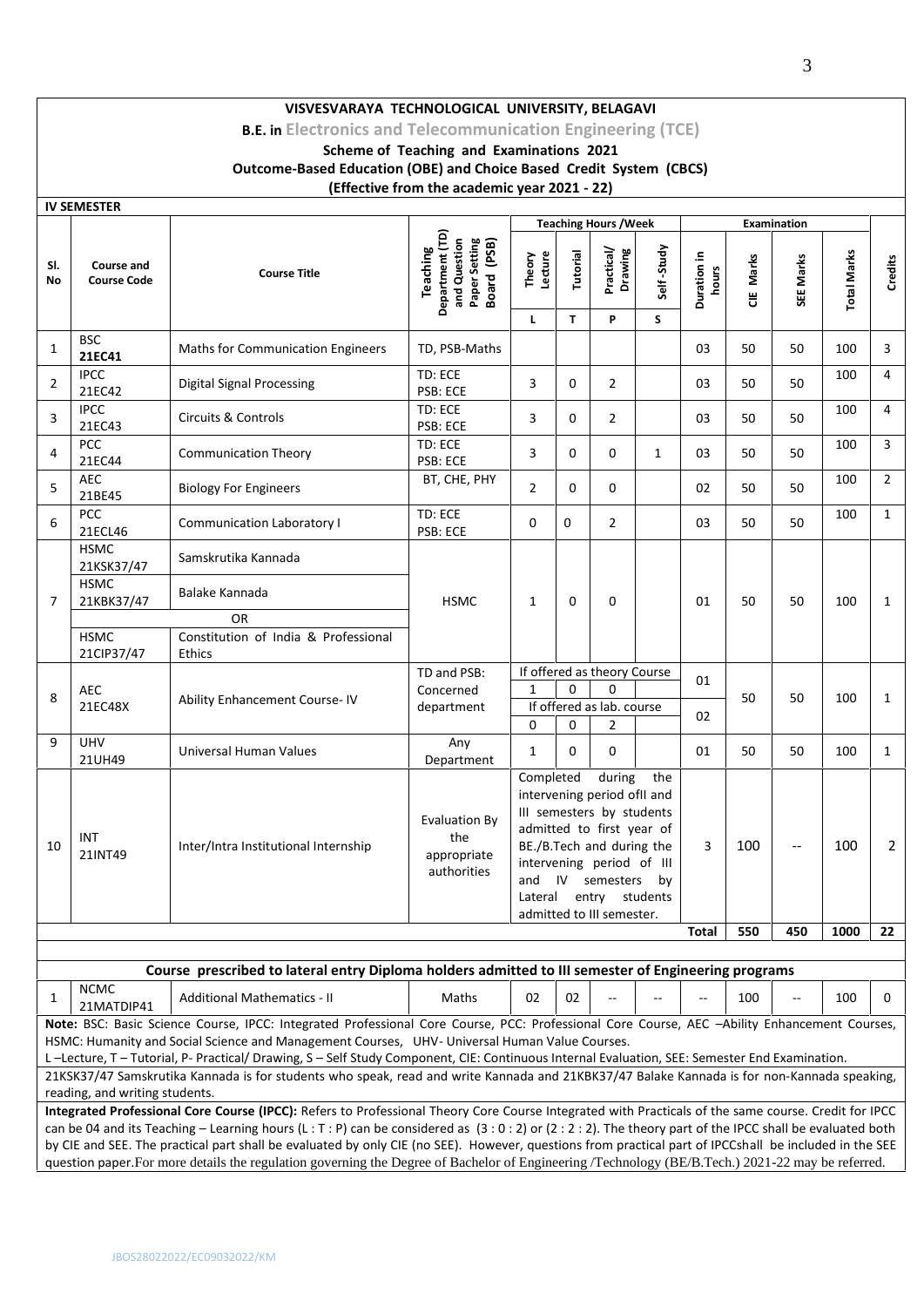## **Non – credit mandatory course (NCMC):**

#### **Additional Mathematics - II:**

**(1)** Lateral entry Diploma holders admitted to III semester of B.E./B.Tech., shall attend the classes during the IV semester to complete all the formalities of the course and appear for the Continuous Internal Evaluation (CIE). In case, any student fails to register for the said course/fails to secure the minimum 40 % of the prescribed CIE marks, he/she shall be deemed to have secured an F grade. In such a case, the student has to fulfill the course requirements during subsequent semester/s to earn the qualifying CIE marks. These courses are slated for CIE only and have no SEE.

**(2)** Additional Mathematics I and II shall not be considered for vertical progression as well as for the calculation of SGPA and CGPA, but completion of the courses shall be mandatory for the award of degree.

**(3)**Successful completion of the course Additional Mathematics II shall be indicated as satisfactory in the grade card. Non-completion of the courses Additional Mathematics II shall be indicated as Unsatisfactory.

| <b>Ability Enhancement Course - IV</b> |                   |         |                             |  |  |  |  |  |  |
|----------------------------------------|-------------------|---------|-----------------------------|--|--|--|--|--|--|
| 21EC481                                | Embedded C Basics | 21EC483 | Octave / Scilab for Signals |  |  |  |  |  |  |
| 21EC482                                | C++ Basics        | 21EC484 | DAQ using LabVIEW           |  |  |  |  |  |  |
|                                        |                   |         |                             |  |  |  |  |  |  |

### **Internship of 04 weeks during the intervening period of IV and V semesters; 21INT68Innovation/ Entrepreneurship/ Societal based Internship.**

**(1)**All the students shall have to undergo a mandatory internship of 04 weeks during the intervening period of IV and V semesters. The internship shall be slated for CIE only and will not have SEE. The letter grade earned through CIE shall be included in the VI semester grade card.The internship shall be considered as a head of passing and shall be considered for vertical progression and for the award of degree. Those, who do not take up / complete the internship shall be considered under F (fail) grade and shall have to complete during subsequently after satisfying the internship requirements.

**(2)**Innovation/ Entrepreneurship Internship shall be carried out at industry, State and Central Government /Non-government organizations (NGOs), micro, small and medium enterprise (MSME), Innovation centres or Incubation centres. Innovation need not be a single major breakthrough; it can also be a series of small or incremental changes. Innovation of any kind can also happen outside of the business world.

Entrepreneurship internships offers a chance to gain hands on experience in the world of entrepreneurship and helps to learn what it takes to run a small entrepreneurial business by performing intern duties with an established company. This experience can then be applied to future business endeavours. Start-ups and small companies are a preferred place to learn the business tack ticks for future entrepreneurs as learning how a small business operates will serve the intern well when he/she manages his/her own company. Entrepreneurship acts as a catalyst to open the minds to creativity and innovation. Entrepreneurship internship can be from several sectors, including technology, small and medium-sized, and the service sector.

**(3)** Societal or social internship.

Urbanization is increasing on a global scale; and yet, half the world's population still resides in rural areas and is devoid of many things that urban population enjoy. Rural internship is a work-based activity in which students will have a chance to solve/reduce the problems of the rural place for better living.

As proposed under the AICTE rural internship programme, activities under Societal or social internship, particularly in rural areas, shall be considered for 40 points under AICTE activity point programme.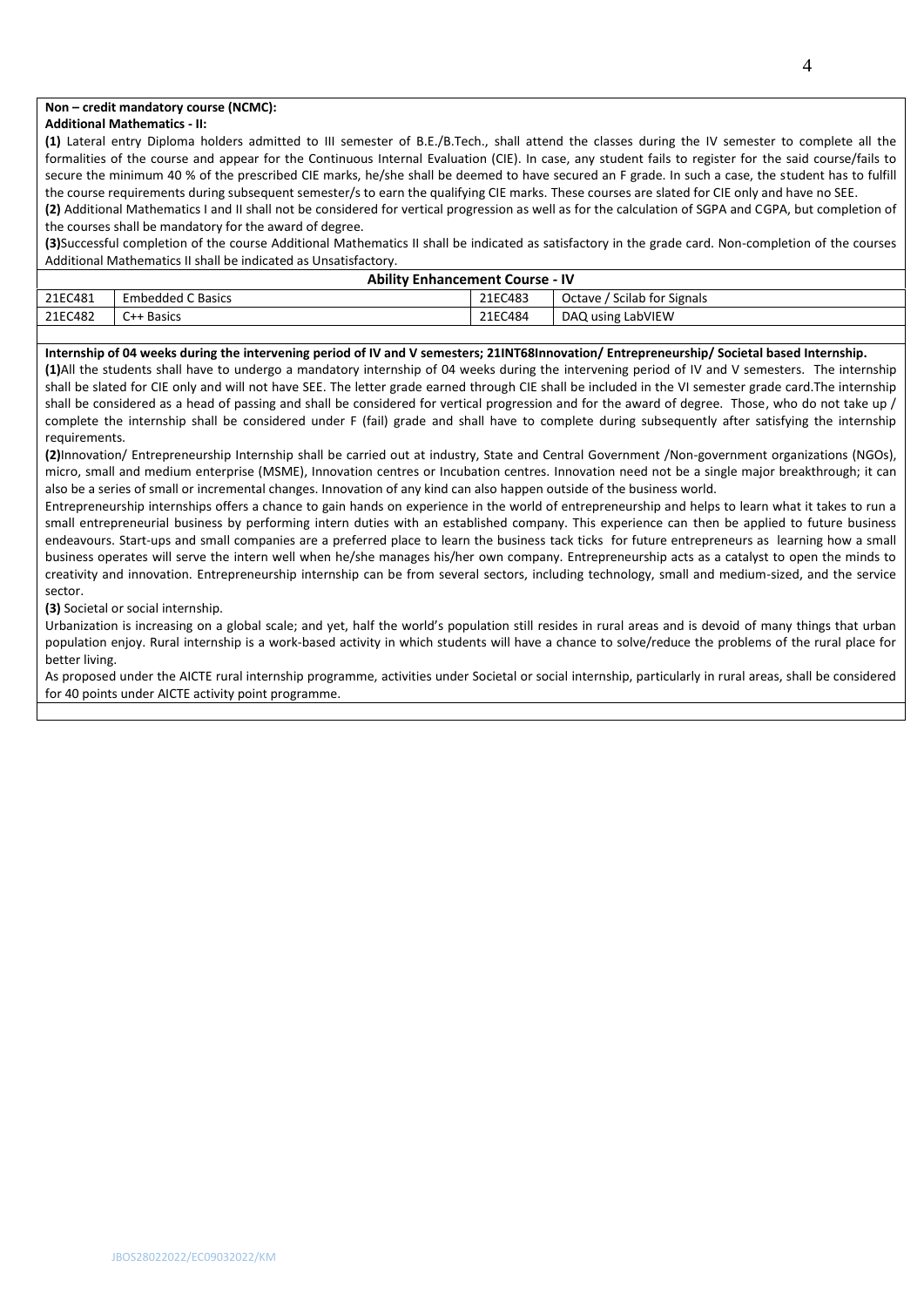**B.E. in Electronics and Telecommunication Engineering (TCE)**

# **Scheme of Teaching and Examinations 2021**

**Outcome Based Education (OBE) and Choice Based Credit System (CBCS)**

# **(Effective from the academic year 2021 - 22)**

|                                                                                | <b>V SEMESTER</b>                                                                 |                                                                   |                                                                           |                                  |                |                              |              |                      |            |                    |                    |                |  |
|--------------------------------------------------------------------------------|-----------------------------------------------------------------------------------|-------------------------------------------------------------------|---------------------------------------------------------------------------|----------------------------------|----------------|------------------------------|--------------|----------------------|------------|--------------------|--------------------|----------------|--|
|                                                                                |                                                                                   |                                                                   |                                                                           | <b>Teaching Hours / Week</b>     |                |                              |              |                      |            | <b>Examination</b> |                    |                |  |
| SI.<br><b>No</b>                                                               | <b>Course and</b><br><b>Course Code</b>                                           | <b>Course Title</b>                                               | Department (TD)<br>and Question<br>Paper Setting<br><b>Teaching</b>       | Board (PSB)<br>Lecture<br>Theory | Tutorial       | Practical/<br>Drawing        | Self-Study   | Duration in<br>hours | Marks<br>ă | SEE Marks          | <b>Total Marks</b> | Credits        |  |
|                                                                                |                                                                                   |                                                                   |                                                                           | L.                               | T.             | P                            | S.           |                      |            |                    |                    |                |  |
| 1                                                                              | <b>BSC</b><br>21EC51                                                              | <b>Digital Communication</b>                                      | TD: ECE<br>PSB: ECE                                                       | 3                                | $\Omega$       | $\Omega$                     | $\mathbf{1}$ | 03                   | 50         | 50                 | 100                | 3              |  |
| $\overline{2}$                                                                 | <b>IPCC</b><br>21EC52                                                             | <b>Object Oriented Programming</b><br>with Java & Data Structures | TD: ECE, CSE<br>PSB: ECE                                                  | 3                                | $\Omega$       | $\overline{2}$               |              | 03                   | 50         | 50                 | 100                | 4              |  |
| 3                                                                              | <b>PCC</b><br>21EC53                                                              | <b>Computer Communication</b><br><b>Networks</b>                  | TD: ECE<br>PSB: ECE                                                       | 3                                | $\Omega$       | $\Omega$                     | $\mathbf{1}$ | 03                   | 50         | 50                 | 100                | 3              |  |
| 4                                                                              | <b>PCC</b><br>21EC54                                                              | Microwave Theory & Antennas                                       | TD: ECE<br>PSB: ECE                                                       | 3                                | $\Omega$       | $\Omega$                     |              | 03                   | 50         | 50                 | 100                | 3              |  |
| 5                                                                              | PCC<br>21ECL55                                                                    | Communication Lab II                                              |                                                                           | $\Omega$                         | $\Omega$       | $\overline{2}$               |              | 03                   | 50         | 50                 | 100                | $\mathbf{1}$   |  |
| 6                                                                              | <b>AEC</b><br>21EC56                                                              | Research Methodology &<br>Intellectual Property Rights            | TD: Any<br>Department<br>PSB: As<br>identified by<br>University           | $\overline{2}$                   | $\Omega$       | 0                            |              | 02                   | 50         | 50                 | 100                | $\overline{2}$ |  |
| $\overline{7}$                                                                 | <b>HSMC</b><br><b>21CIV57</b>                                                     | <b>Environmental Studies</b>                                      | TD: Civil/<br>Environmental<br>/Chemistry/<br>Biotech.<br>PSB: Civil Engg | $\mathbf{1}$                     | $\Omega$       | $\Omega$                     |              | $\mathbf{1}$         | 50         | 50                 | 100                | $\mathbf{1}$   |  |
|                                                                                |                                                                                   |                                                                   |                                                                           |                                  |                | If offered as Theory courses |              | 01                   |            |                    |                    |                |  |
| 8                                                                              | <b>AEC</b>                                                                        | Ability Enhancement Course-V                                      | Concerned                                                                 | $\mathbf{1}$                     | $\Omega$       | 0                            |              |                      | 50         | 50                 | 100                | $\mathbf{1}$   |  |
|                                                                                | 21EC58X                                                                           |                                                                   | Board                                                                     |                                  |                | If offered as lab. courses   |              | 02                   |            |                    |                    |                |  |
|                                                                                |                                                                                   |                                                                   | 0                                                                         | $\Omega$                         | $\overline{2}$ |                              |              |                      |            |                    |                    |                |  |
|                                                                                |                                                                                   |                                                                   |                                                                           |                                  |                |                              |              | <b>Total</b>         | 400        | 400                | 800                | 18             |  |
|                                                                                |                                                                                   |                                                                   | <b>Ability Enhancement Course - V</b>                                     |                                  |                |                              |              |                      |            |                    |                    |                |  |
| 21EC581<br>IoT (Internet of Things) Lab<br>21EC583<br>Antenna Design & Testing |                                                                                   |                                                                   |                                                                           |                                  |                |                              |              |                      |            |                    |                    |                |  |
|                                                                                | 21EC582<br><b>Communication Simulink Toolbox</b><br>21EC584<br>Microwaves toolbox |                                                                   |                                                                           |                                  |                |                              |              |                      |            |                    |                    |                |  |
|                                                                                |                                                                                   |                                                                   |                                                                           |                                  |                |                              |              |                      |            |                    |                    |                |  |

Note: BSC: Basic Science Course, PCC: Professional Core Course, IPCC: Integrated Professional Core Course, AEC –Ability Enhancement Course INT – Internship, HSMC: Humanity and Social Science & Management Courses.

L –Lecture, T – Tutorial, P- Practical/ Drawing, S – Self Study Component, CIE: Continuous Internal Evaluation, SEE: Semester End Examination.

**Integrated Professional Core Course (IPCC):** refers to Professional Theory Core Course Integrated with Practical of the same course. Credit for IPCC can be 04 and its Teaching – Learning hours (L: T: P) can be considered as  $(3:0:2)$  or  $(2:2:2)$ . Theory part of the IPCC shall be evaluated both by CIE and SEE. The practical part shall be evaluated by CIE only and there shall be no SEE. For more details the regulation governing the Degree of Bachelor of Engineering /Technology (BE/B.Tech.) 2021-22 may be referred.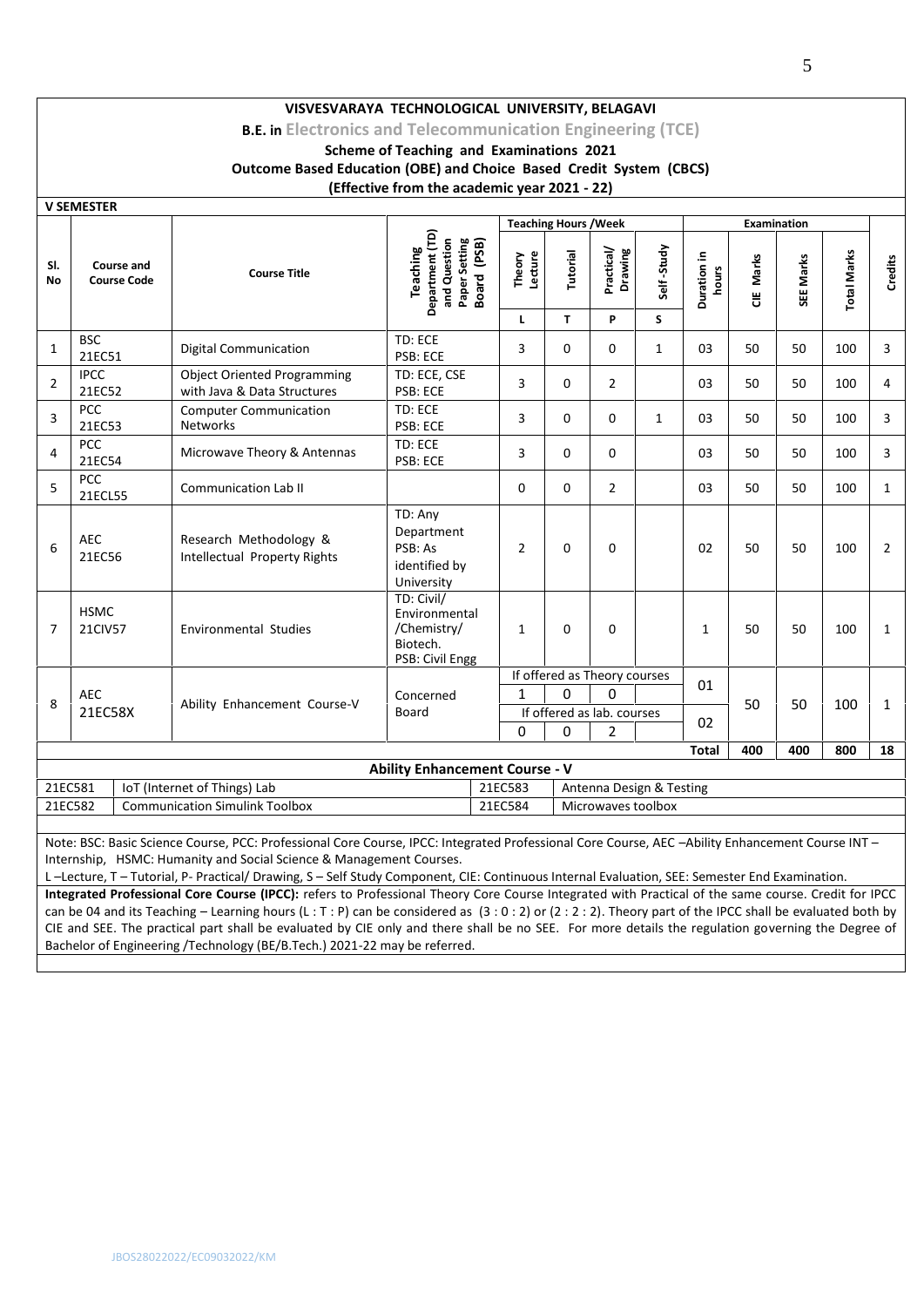**B.E. in Electronics and Telecommunication Engineering (TCE)**

## **Scheme of Teaching and Examinations 2021 Outcome-Based Education(OBE) and Choice Based Credit System (CBCS) (Effective from the academic year 2021 - 22)**

|                  |                                         |                                                                    | <b>Teaching Hours / Week</b>                                                          |                                                                                 |          |                       |            |                         |            |                |                    |                |
|------------------|-----------------------------------------|--------------------------------------------------------------------|---------------------------------------------------------------------------------------|---------------------------------------------------------------------------------|----------|-----------------------|------------|-------------------------|------------|----------------|--------------------|----------------|
| SI.<br><b>No</b> | <b>Course and</b><br><b>Course Code</b> | <b>Course Title</b>                                                | Department (TD)<br>(PSB)<br>and Question<br>Paper Setting<br>Teaching<br><b>Board</b> | Lecture<br>Theory                                                               | Tutorial | Practical/<br>Drawing | Self-Study | 르.<br>Duration<br>hours | Marks<br>쁭 | SEE Marks      | <b>Total Marks</b> | <b>Credits</b> |
|                  |                                         |                                                                    |                                                                                       | L                                                                               | T.       | P                     | S          |                         |            |                |                    |                |
| $\mathbf{1}$     | <b>HSMC</b><br>21EC61                   | <b>Technological Innovation</b><br>Management and Entrepreneurship | Any<br>Department                                                                     | 3                                                                               | 0        | $\Omega$              | 0          | 03                      | 50         | 50             | 100                | 3              |
| $\overline{2}$   | <b>IPCC</b><br>21EC62                   | Computer Organization & ARM<br>Microcontrollers                    | TD: ECE<br><b>PSB: ECE</b>                                                            | 3                                                                               | 0        | $\overline{2}$        |            | 03                      | 50         | 50             | 100                | 4              |
| 3                | <b>PCC</b><br>21TC63                    | Wireless and Cellular<br>Communication                             | TD: ECE<br><b>PSB: ECE</b>                                                            | 3                                                                               | 0        | $\Omega$              |            | 03                      | 50         | 50             | 100                | 3              |
| 4                | <b>PEC</b><br>21EC64x                   | Professional Elective Course-I                                     | TD: ECE<br>PSB: ECE                                                                   |                                                                                 |          |                       |            | 03                      | 50         | 50             | 100                | 3              |
| 5                | <b>OEC</b><br>21EC65x                   | Open Elective Course-I                                             | Concerned<br>Department                                                               |                                                                                 |          |                       |            | 03                      | 50         | 50             | 100                | 3              |
| 6                | <b>PCC</b><br>21TCL66                   | Wireless and Cellular<br><b>Communication Laboratory</b>           |                                                                                       | $\Omega$                                                                        | 0        | $\overline{2}$        |            | 03                      | 50         | 50             | 100                | 1              |
| $\overline{7}$   | <b>MP</b><br>21TCMP67                   | Mini Project                                                       |                                                                                       | Two contact hours /week for<br>interaction between the<br>faculty and students. |          |                       |            | $-$                     | 100        | $\overline{a}$ | 100                | $\overline{2}$ |
| 8                | INT<br>21INT68                          | Innovation/Entrepreneurship<br>/Societal Internship                | Completed during the intervening period of IV<br>and V semesters.                     |                                                                                 |          |                       |            | $-$                     | 100        | --             | 100                | 3              |
|                  |                                         |                                                                    |                                                                                       |                                                                                 |          |                       |            | <b>Total</b>            | 500        | 300            | 800                | 22             |

| <b>Professional Elective - I</b> |                                             |         |                                                  |  |  |  |  |  |  |  |
|----------------------------------|---------------------------------------------|---------|--------------------------------------------------|--|--|--|--|--|--|--|
| 21EC641                          | Artificial Neural Networks (L:T:P :: 2:2:0) | 21EC643 | Python Programming (L:T:P $:: 2:0:2$ )           |  |  |  |  |  |  |  |
| 21EC642                          | Cryptography (L:T:P $:: 2:2:0)$             | 21EC644 | Micro Electro Mechanical Systems (L:T:P:: 3:0:0) |  |  |  |  |  |  |  |

| Open Electives – I offered by the Department to other Department students |                                            |         |                                                      |  |  |  |  |  |  |  |
|---------------------------------------------------------------------------|--------------------------------------------|---------|------------------------------------------------------|--|--|--|--|--|--|--|
| 21EC651                                                                   | Communication Engineering (L:T:P :: 3:0:0) | 21EC653 | Basic VLSI Design $(L:T:P::3:0:0)$                   |  |  |  |  |  |  |  |
| 21EC652                                                                   | Microcontrollers (L:T:P $::$ 3:0:0)        | 21EC654 | Electronic Circuits with Verilog (L:T:P $:: 2:0:2$ ) |  |  |  |  |  |  |  |
| 21EC655                                                                   | Sensors & Actuators (L:T:P :: 3:0:0)       |         |                                                      |  |  |  |  |  |  |  |

**Note: HSMC:** Humanity and Social Science & Management Courses, **IPCC:** Integrated Professional Core Course, **PCC:** Professional Core Course, **PEC:** Professional Elective Courses, O**EC**–Open Elective Course, **MP** –Mini Project, INT –Internship.

**L** –Lecture, **T** – Tutorial, **P** - Practical / Drawing, **S** – Self Study Component, **CIE**: Continuous Internal Evaluation, **SEE**: Semester End Examination.

**Integrated Professional Core Course (IPCC):** Refers to Professional Theory Core Course Integrated with Practical of the same course. Credit for IPCC can be 04 and its Teaching – Learning hours (L : T : P) can be considered as  $(3:0:2)$  or  $(2:2:2)$ . The theory part of the IPCC shall be evaluated both by CIE and SEE. The practical part shall be evaluated by CIE only and there shall be no SEE. For more details, the regulation governing the Degree of Bachelor of Engineering /Technology (BE/B.Tech) 2021-22 may be referred.

#### **Professional Elective Courses(PEC):**

A professional elective (PEC) course is intended to enhance the depth and breadth of educational experience in the Engineering and Technology curriculum. Multidisciplinary courses that are added supplement the latest trend and advanced technology in the selected stream of engineering. Each group will provide an option to select one course out of five courses. The minimum students' strength for offering professional electives is 10. However, this conditional shall not be applicable to cases where the admission to the programme is less than 10.

#### **Open Elective Courses:**

**VI SEMESTER**

Students belonging to a particular stream of Engineering and Technology are not entitled for the open electives offered by their parent Department. However, they can opt an elective offered by other Departments, provided they satisfy the prerequisite condition if any. Registration to open electives shall be documented under the guidance of the Program Coordinator/ Advisor/Mentor.

## Selection of an open elective shall **not be allowed** if,

**(i)** The candidate has studied the same course during the previous semesters of the program.

**(ii)** The syllabus content of open electives is similar to that of the Departmental core courses or professional electives.

**(iii)** A similar course, under any category, is prescribed in the higher semesters of the program.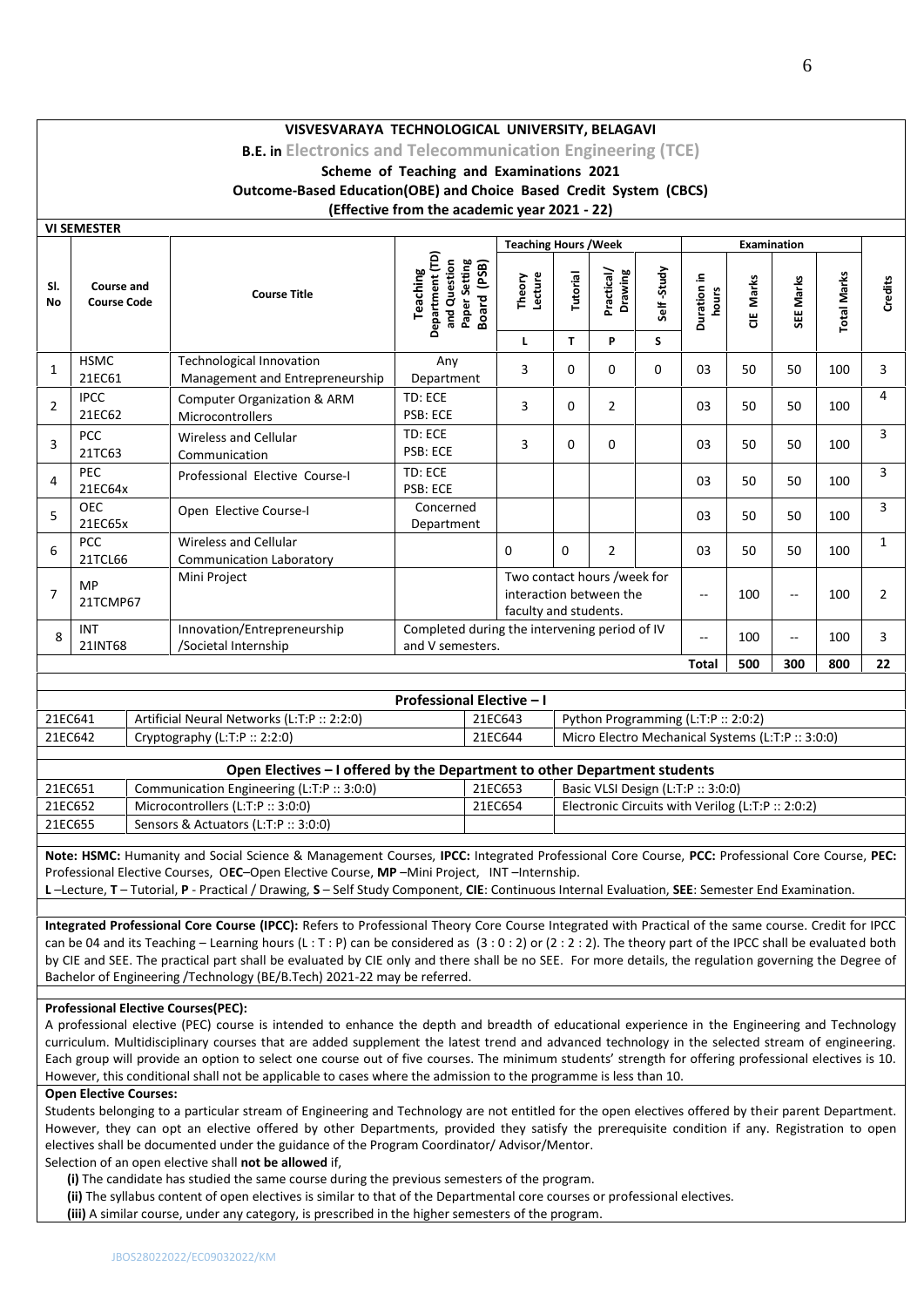In case, any college is desirous of offering a course (not included in the Open Elective List of the University) from streams such as Law, Business (MBA), Medicine, Arts, Commerce, etc., can seek permission, at least one month before the commencement of the semester, from the University by submitting a copy of the syllabus along with the details of expertise available to teach the same in the college.

The minimum students' strength for offering open electives is 10. However, this conditional shall not be applicable to cases where the admission to the programme is less than 10.

**Mini-project work:** Mini Project is a laboratory-oriented course which will provide a platform to students to enhance their practical knowledge and skills by the development of small systems/applications.

Based on the ability/abilities of the student/s and recommendations of the mentor, a single discipline or a multidisciplinary Mini- project can be assigned to an individual student or to a group having not more than 4 students.

### **CIE procedure for Mini-project:**

**(i) Single discipline:** The CIE marks shall be awarded by a committee consisting of the Head of the concerned Department and two faculty members of the Department, one of them being the Guide. The CIE marks awarded for the Mini-project work shall be based on the evaluation of project report, project presentation skill, and question and answer session in the ratio of 50:25:25. The marks awarded for the project report shall be the same for all the batch mates.

**(ii) Interdisciplinary:** Continuous Internal Evaluation shall be group-wise at the college level with the participation of all the guides of the project. The CIE marks awarded for the Mini-project, shall be based on the evaluation of project report, project presentation skill, and question and answer session in the ratio 50:25:25. The marks awarded for the project report shall be the same for all the batch mates.

## **No SEE component for Mini-Project.**

### **VII semester Class work and Research Internship /Industry Internship (21INT82)**

### **Swapping Facility**

Institutions can swap VII and VIII Semester Scheme of Teaching and Examinations to accommodate research internship/ industry internship after the VI semester**.**

**(2)** Credits earned for the courses of VII and VIII Semester Scheme of Teaching and Examinations shall be counted against the corresponding semesters whether VII or VIII semester is completed during the beginning of IV year or later part of IV year of the program. **Elucidation:**

At the beginning of IV year of the programme i.e., after VI semester, VII semester classwork and VIII semester Research Internship /Industrial Internship shall be permitted to be operated simultaneously by the University so that students have ample opportunity for internship. In other words, a good percentage of the class shall attend VII semester classwork and similar percentage of others shall attend to Research Internship or Industrial Internship.

Research/Industrial Internship shall be carried out at an Industry, NGO, MSME, Innovation centre, Incubation centre, Start-up, Centers of Excellence (CoE), Study Centre established in the parent institute and /or at reputed research organizations / institutes. The intership can also be rural internship.

The mandatory Research internship /Industry internship is for 24 weeks. The internship shall be considered as a head of passing and shall be considered for the award of degree. Those, who do not take up/complete the internship shall be declared fail and shall have to complete during the subsequent University examination after satisfying the internship requirements.

### **INT21INT82Research Internship/ Industry Internship/Rural Internship**

**Research internship:** A research internship is intended to offer the flavour of current research going on in the research field. It helps students get familiarized with the field and imparts the skill required for carrying out research.

**Industry internship:** Is an extended period of work experience undertaken by students to supplement their degree for professional development. It also helps them learn to overcome unexpected obstacles and successfully navigate organizations, perspectives, and cultures. Dealing with contingencies helps students recognize, appreciate, and adapt to organizational realities by tempering their knowledge with practical constraints.

The faculty coordinator or mentor has to monitor the students' internship progress and interact with them to guide for the successful completion of the internship.

The students are permitted to carry out the internship anywhere in India or abroad. University shall not bear any expenses incurred in respect of internship.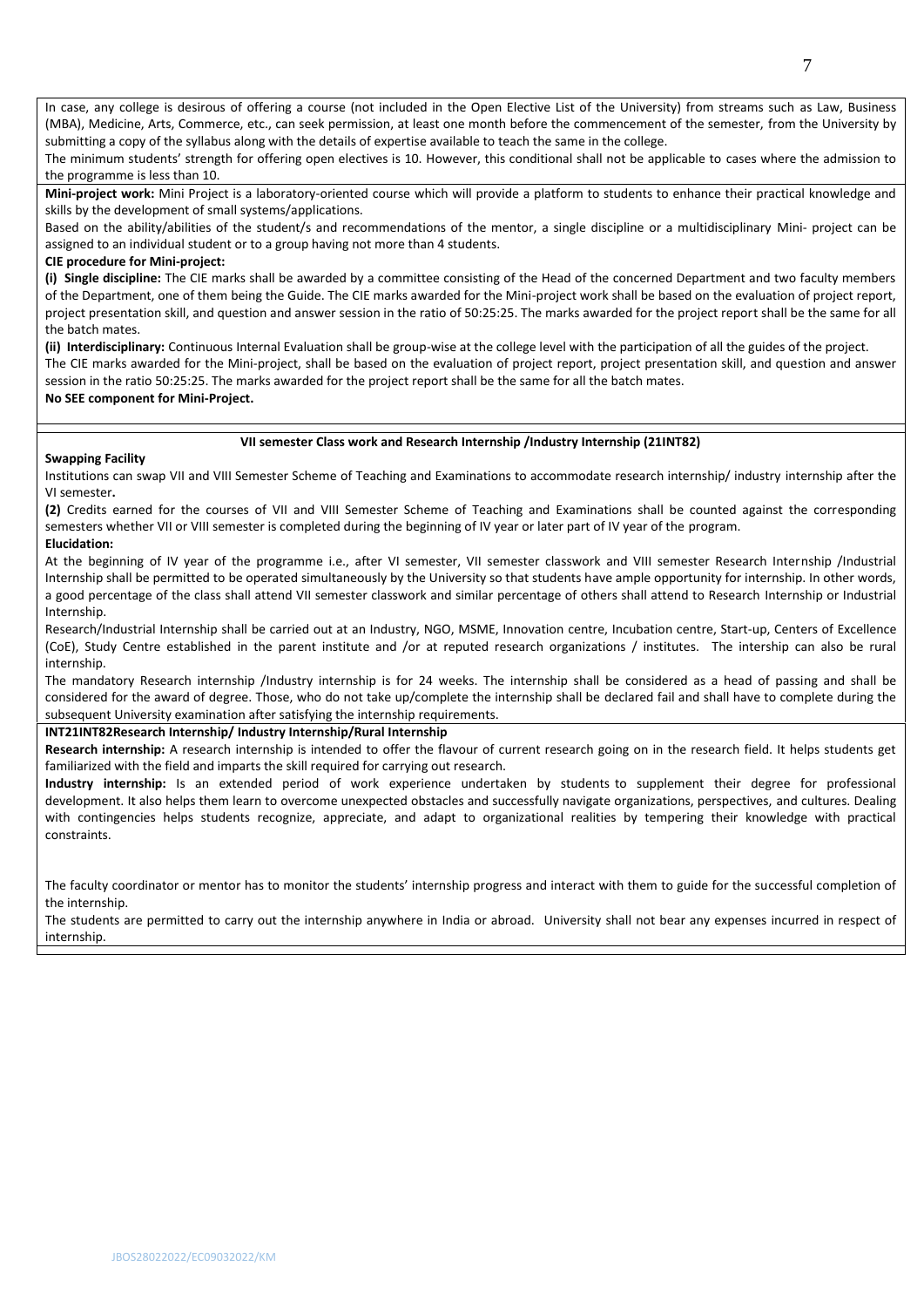**B.E. in Electronics and Telecommunication Engineering (TCE)**

### **Scheme of Teaching and Examinations 2021 Outcome Based Education(OBE) and Choice Based Credit System (CBCS) (Effective from the academic year 2021 - 22)**

| Swappable VII and VIII SEMESTER |                                         |                                                                                      |                                                                             |                                                                                 |               |                                                                                                          |                          |                                                                                            |            |                    |                    |                |
|---------------------------------|-----------------------------------------|--------------------------------------------------------------------------------------|-----------------------------------------------------------------------------|---------------------------------------------------------------------------------|---------------|----------------------------------------------------------------------------------------------------------|--------------------------|--------------------------------------------------------------------------------------------|------------|--------------------|--------------------|----------------|
| <b>VII SEMESTER</b>             |                                         |                                                                                      |                                                                             |                                                                                 |               |                                                                                                          |                          |                                                                                            |            |                    |                    |                |
|                                 |                                         |                                                                                      |                                                                             | <b>Teaching Hours / Week</b>                                                    |               |                                                                                                          |                          |                                                                                            |            | Examination        |                    |                |
| SI.<br>No                       | <b>Course and</b><br><b>Course Code</b> | <b>Course Title</b>                                                                  | Department (TD)<br>and Question<br>Paper Setting<br>Board (PSB)<br>Teaching | Theory<br>Lecture                                                               | Tutorial      | Practical/<br>Drawing                                                                                    | Self-Study               | Duration in<br>hours                                                                       | CIE Marks  | SEE Marks          | <b>Total Marks</b> | Credits        |
|                                 |                                         |                                                                                      |                                                                             | L                                                                               | T             | P                                                                                                        | S                        |                                                                                            |            |                    |                    |                |
| PCC<br>1<br>21TC71              |                                         | VLSI Circuits & Systems                                                              | TD: ECE<br>PSB: ECE                                                         | 3                                                                               | 0             | 0                                                                                                        |                          | 3                                                                                          | 50         | 50                 | 100                | 3              |
| PCC<br>$\overline{2}$<br>21TC72 |                                         | <b>Optical Communication and</b><br>Optical networks                                 | TD: ECE<br>PSB: ECE                                                         | $\overline{2}$                                                                  | 0             | 0                                                                                                        |                          | 3                                                                                          | 50         | 50                 | 100                | $\overline{2}$ |
| PEC<br>3<br>21EC72X             |                                         | Professional elective Course-II                                                      | TD: ECE<br>PSB: ECE                                                         |                                                                                 |               |                                                                                                          |                          | 3                                                                                          | 50         | 50                 | 100                | 3              |
| PEC<br>4<br>21EC73X             |                                         | Professional elective Course-III                                                     | TD: ECE<br>PSB: ECE                                                         |                                                                                 |               |                                                                                                          |                          | 3                                                                                          | 50         | 50                 | 100                | 3              |
| <b>OEC</b><br>5<br>21EC74X      |                                         | Open elective Course-II                                                              | Concerned<br>Department                                                     |                                                                                 |               |                                                                                                          |                          | 3                                                                                          | 50         | 50                 | 100                | 3              |
| Project<br>6<br>21TCP75         |                                         | Project work                                                                         |                                                                             | Two contact hours /week for<br>interaction between the<br>faculty and students. |               |                                                                                                          |                          | 3                                                                                          | 100        | 100                | 200                | 10             |
|                                 |                                         |                                                                                      |                                                                             |                                                                                 |               |                                                                                                          |                          | <b>Total</b>                                                                               | 350        | 350                | 700                | 24             |
| <b>VIII SEMESTER</b>            |                                         |                                                                                      |                                                                             |                                                                                 |               |                                                                                                          |                          |                                                                                            |            |                    |                    |                |
|                                 |                                         |                                                                                      |                                                                             | <b>Teaching Hours / Week</b>                                                    |               |                                                                                                          |                          |                                                                                            |            | <b>Examination</b> |                    |                |
| SI.<br>No                       | <b>Course and</b><br><b>Course Code</b> | <b>Course Title</b>                                                                  | Department<br><b>Teaching</b>                                               | Lecture<br>Theory<br>L                                                          | Tutorial<br>T | Practical/<br>Drawing<br>P                                                                               | Self-Study<br>S          | Duration in<br>hours                                                                       | Marks<br>쁭 | SEE Marks          | <b>Total Marks</b> | Credits        |
| Seminar<br>1<br>21TC81          |                                         | <b>Technical Seminar</b>                                                             |                                                                             |                                                                                 |               | One contact hour /week for<br>interaction between the                                                    |                          | $\overline{\phantom{a}}$                                                                   | 100        | Ξ.                 | 100                | 01             |
| INT<br>21INT82<br>2             |                                         | Research Internship/ Industry<br>Internship                                          |                                                                             |                                                                                 |               | faculty and students.<br>Two contact hours /week for<br>interaction between the<br>faculty and students. |                          | 03<br>(Batch<br>wise)                                                                      | 100        | 100                | 200                | 15             |
| 3                               | 21NS83                                  | National Service Scheme (NSS)                                                        | <b>NSS</b>                                                                  |                                                                                 |               |                                                                                                          |                          |                                                                                            |            |                    |                    |                |
| <b>NCMC</b>                     | 21PE83                                  | <b>Physical Education (PE) (Sports</b><br>and Athletics)                             | PE                                                                          | Completed during the<br>intervening period of III<br>semester to VIII semester. |               |                                                                                                          | $\overline{\phantom{a}}$ | 50                                                                                         | 50         | 100                | 0                  |                |
|                                 | 21Y083                                  | Yoga                                                                                 | Yoga                                                                        |                                                                                 |               |                                                                                                          |                          |                                                                                            |            |                    |                    |                |
|                                 |                                         |                                                                                      |                                                                             |                                                                                 |               |                                                                                                          |                          | Total                                                                                      | 250        | 150                | 400                | 16             |
|                                 |                                         |                                                                                      | <b>Professional Elective - II</b>                                           |                                                                                 |               |                                                                                                          |                          |                                                                                            |            |                    |                    |                |
| 21EC721                         |                                         | Advanced Design Tools for VLSI (L:T:P :: 2:0:2)                                      |                                                                             | 21EC724                                                                         |               |                                                                                                          |                          | Biomedical Signal Processing (L:T:P :: 3:0:0)                                              |            |                    |                    |                |
| 21EC722                         |                                         | Digital Image Processing (L:T:P :: 2:0:2)                                            |                                                                             | 21EC725                                                                         |               |                                                                                                          |                          | Speech Signal Processing (L:T:P :: 3:0:0)                                                  |            |                    |                    |                |
| 21EC723                         |                                         | DSP Algorithms & Architecture (L:T:P :: 3:0:0)                                       |                                                                             |                                                                                 |               |                                                                                                          |                          |                                                                                            |            |                    |                    |                |
|                                 |                                         |                                                                                      | <b>Professional Elective - III</b>                                          |                                                                                 |               |                                                                                                          |                          |                                                                                            |            |                    |                    |                |
|                                 |                                         |                                                                                      |                                                                             |                                                                                 |               |                                                                                                          |                          |                                                                                            |            |                    |                    |                |
|                                 |                                         |                                                                                      |                                                                             |                                                                                 |               |                                                                                                          |                          |                                                                                            |            |                    |                    |                |
| 21EC731<br>21EC732              |                                         | IoT & Wireless Sensor Networks (L:T:P :: 3:0:0)<br>Network Security (L:T:P :: 3:0:0) |                                                                             | 21EC734<br>21EC735                                                              |               |                                                                                                          |                          | Machine Learning with Python (L:T:P :: 2:0:2)<br>Multimedia Communication (L:T:P :: 2:0:2) |            |                    |                    |                |